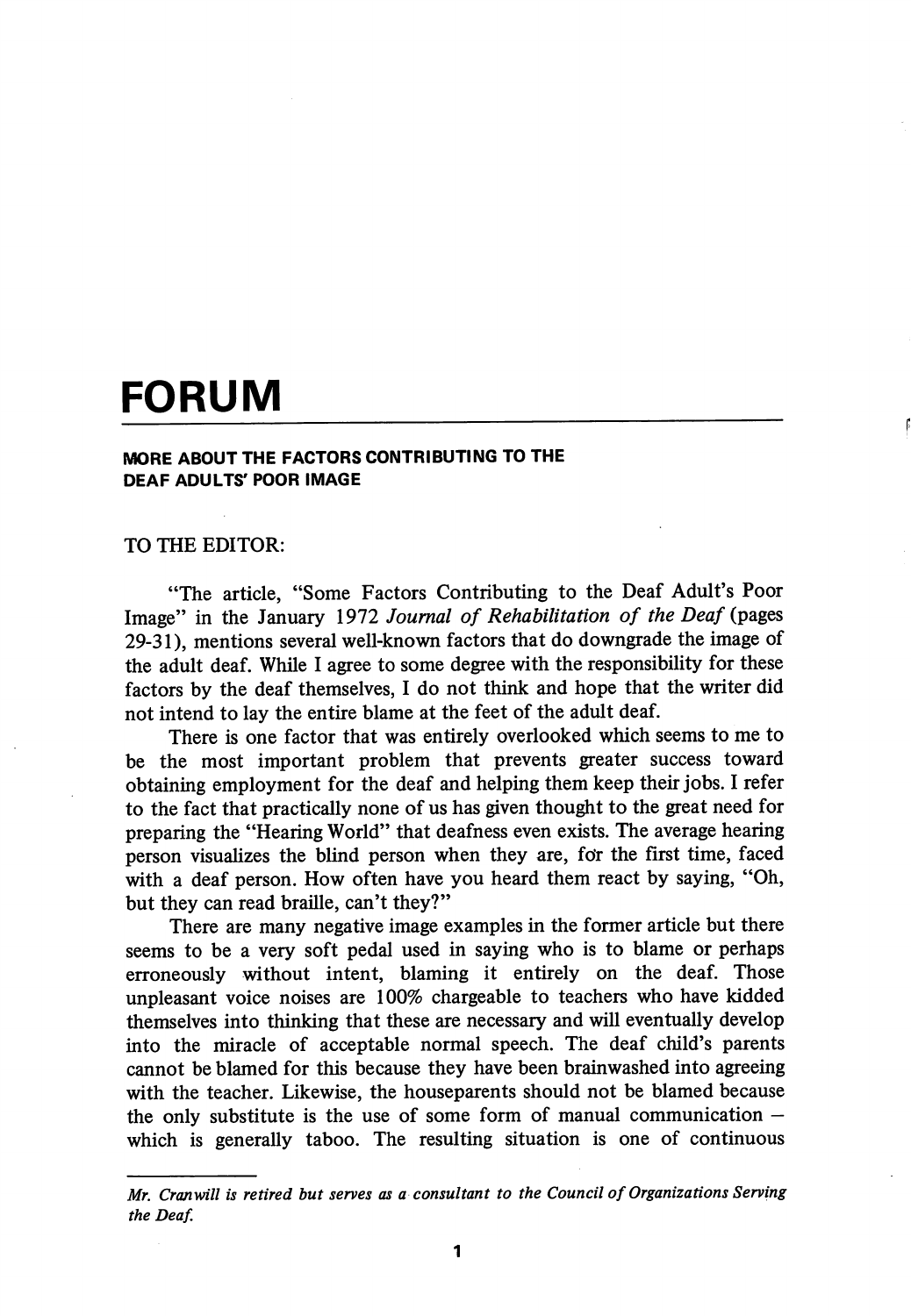grunting and simultaneously using "underground, horrible signs invented by the students" as a means of communication.

The real responsibility for this kind of a situation that builds and makes it habit-forming into adulthood is in the hands of the school's top executive administrator. Only his concern and leadership toward correcting it is the answer to this problem.

The previous article does say that to secure the necessary corrections, "full communication must first be established between the deaf child and his parents as well as his school teachers and counsellors." AMEN to that. And I hope that the author meant this to be a "two-way" means of communication, otherwise there could be no learning accomplished without it.

Total Communication seems to be the only answer to a deaf child's improved educational achievement. The Model Secondary School for the Deaf appears to be filling an important void in a deaf child's educational experience and probably most important of all — the new Kendall School Demonstration Project which involves pre-school age children with their parents attending together in order to develop this vital communication facility. All of these very new and innovative steps point to great things to come. I forsee, in due time, generations of much more highly educated and trained deaf people. But WHAT GOOD WILL ALL OF THIS BE when we still have the great majority of hearing citizens who control our society completely IGNORANT about DEAFNESS? If we do nothing about this "All-controlling factor" as to recognizing and understanding deafness and all of its related problems — we can be accused of gross short-sightedness and be responsible for even greater hardships facing future generations of the deaf.

I, for one, now plan to spend all of my spare time and energy, not WITH the deaf, but FOR the deaf by addressing myself to hearing groups about deafness. How many of you (including those deaf persons with good speaking voices) will join me and break away from talking to ourselves in the future? Many of you can and will, I hope. This is our next greatest "Breakthrough" that is needed.

Perhaps I should close this article with a more positive and pleasant revelation. The Alexandria Potomac Lions Club, the first service club to be organized by deaf men has taken tremendous strides to gain the attention and concern for the betterment of situations surrounding the deaf through patiently taking step by step actions to inform one million Lions all over the world about the phght of the deaf. This Club, first passed a Resolution to create a Lions Helen Keller Memorial Fund for the Deaf, Inc. We had the interest and help of our hearing Lions officials and friends. It became an immediate District-wide Lions project and by now it is recognized as one of the categories in Lions International Foundation, Inc. for gifts and bequests. Of greater importance. Lions International has created "Hearing Conserva tion and Work For the Deaf" as an official Lions Major Activity for over 23,000 Lions Clubs in the U.S.A.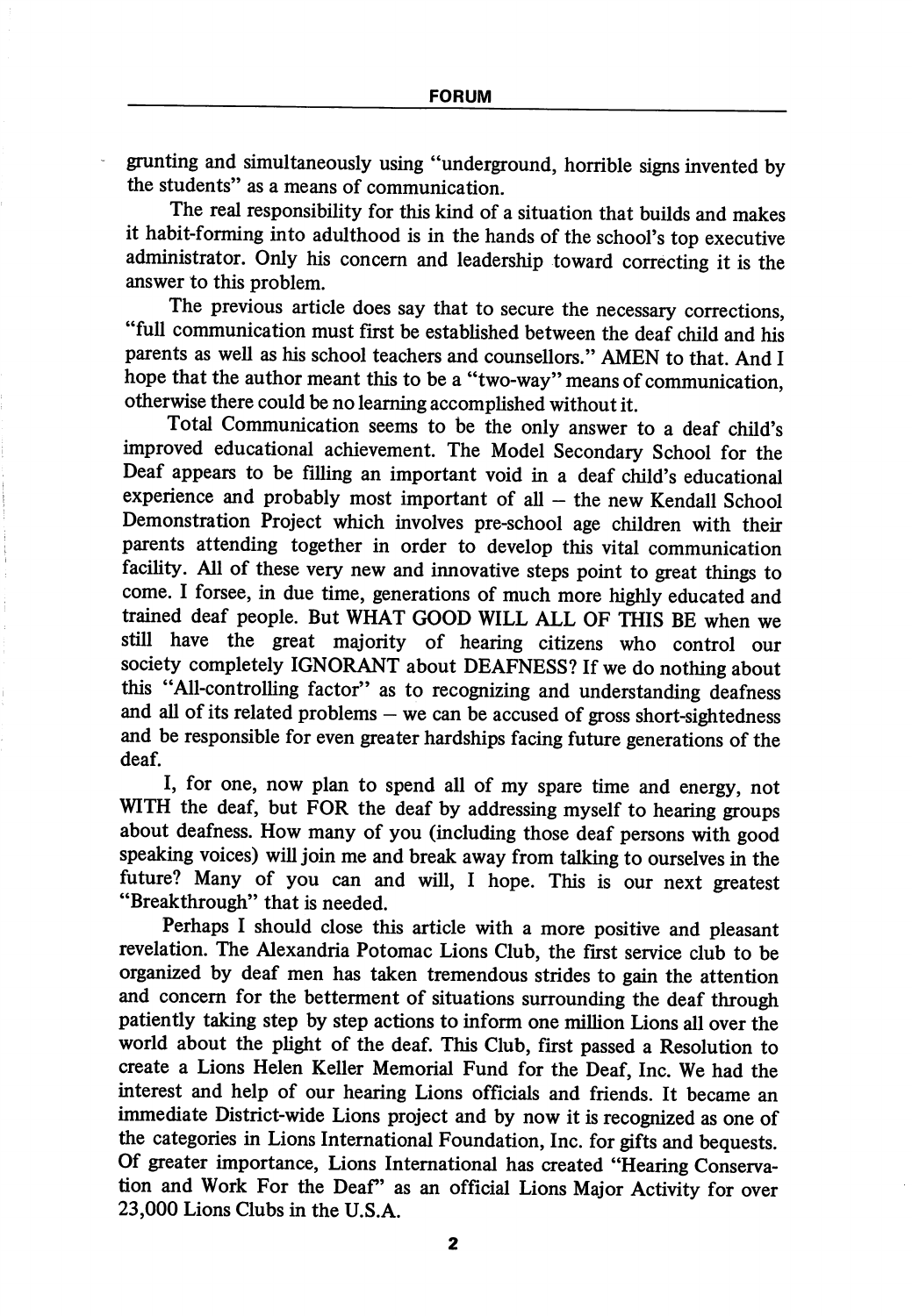What does all of this mean? It means the beginning of that "breakthrough" to John Q. Public about deafness. The funds that will be forthcoming at an increasing rate will enable the Council (COSD) through the Helen Keller Memorial Fund for the Deaf, Inc. plus the Lions Foundation to prepare suitable and effective informational pamphlets. Specialized groups as well as the general public must be served.

It should be generally known that there are two other similar Lions Clubs with deaf members, one in Austin and the other in Dallas. More such Clubs could be organized on their own or at least join the ranks of an existing local Club by hearing and deaf staff members of State schools for the Deaf.

It will be some time before all 23,000 Lions Clubs of U.S.A. become aware and familiar with this new dimension of Service by Lionism. Perhaps you would like to assist us in spreading the good word by offering yourself as a program speaker about Deafness in general and then quote from this article the actions that Lions International has taken. KEEP ONE IMPORTANT fact in mind. Each Lions Club is completely autonomous. It may accept or reject any or all International suggestions. We must SELL the Services that Lions would be performing toward the betterment of the social and economic situations many of our deaf people must endure. The sale usually is made easier by stressing the fact that Lions would be performing a more complete and authentic tribute to the memory of Helen Keller by Serving the Deaf because she was both deaf and blind.

Finally, Helen Keller said in a speech she dehvered in London in 1933: "The problems of deafness are more complex, if not more important than those of blindness. Deafness is a much worse misfortune because of the loss of the most vital stimulus  $-$  the sound of the voice that brings language, sets thoughts astir, and helps us in the intellectual company of man."

Being the coordinator for all concerned with this important project, inquiries should be addressed to me at my home address as given below.

> Alfred Cranwill 5149 Hesperus Drive Columbia, Maryland 21043

DEAR EDITOR:

Two of the articles in Journal of Rehabilitation of the Deaf, V, 3 (January, 1972) bring to mind the jingoism of Rudyard Kipling:

Take up the White Man's burden—

The savage wars of peace—

Fill full the mouth of Famine

And bid the sickness cease;

And when your goal is nearest

The end for others sought.

Watch Sloth and Heathen Folly

Bring all your hope to naught.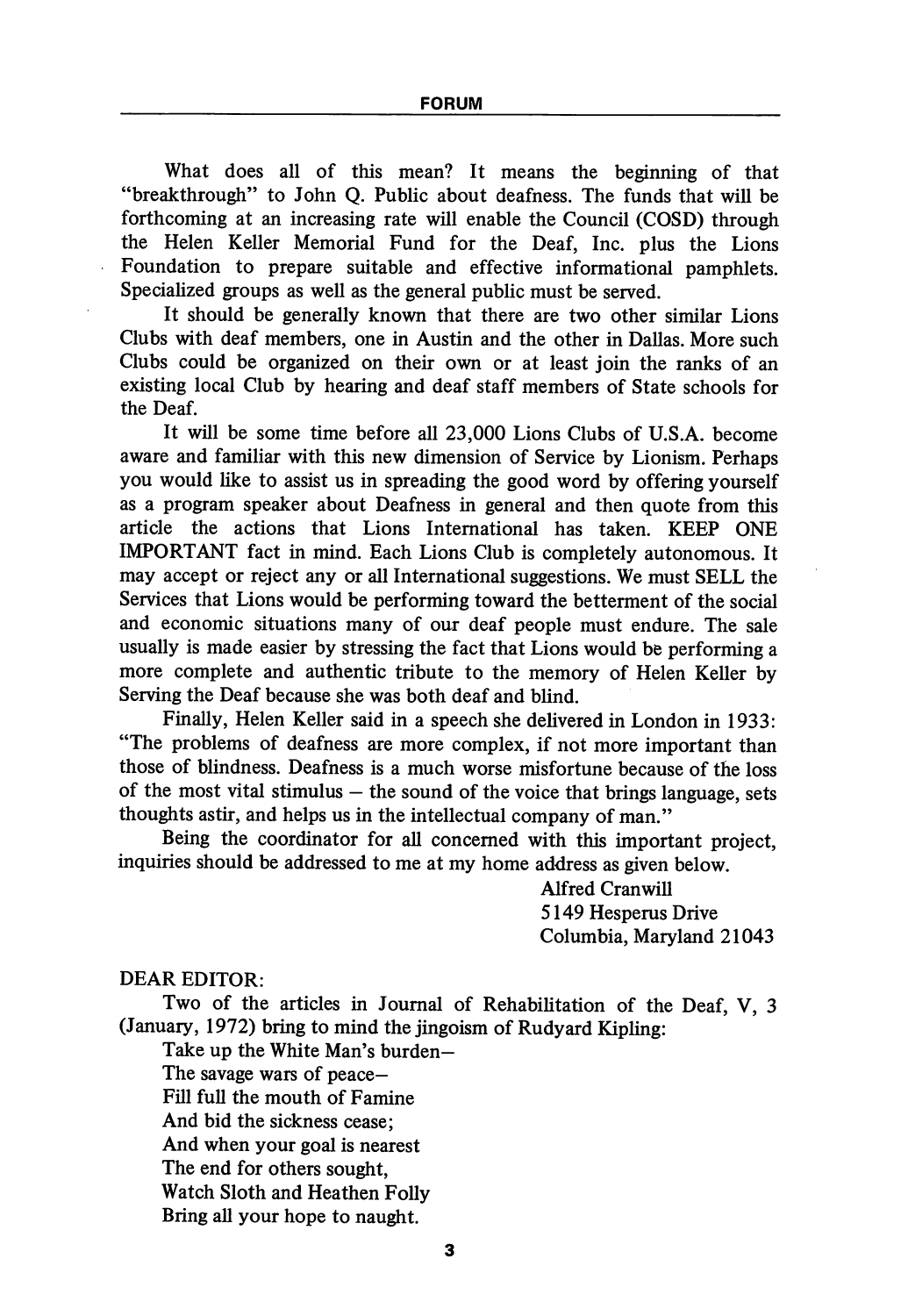Is the "Hearing Man's Burden" still with us today?

The article, "Communication Accuracy in a Sign-Language Interpreta tion of a Group Test" describes a test on eight deaf and hard-of-hearing participants at a workshop in their ability to read simple questions rendered in American Sign Language. The author says:

... Reliance on a visual channel places deaf persons at a relative disadvantage, since environmental distractions may interrupt eye contact with the interpreter. Moreover, since the American Sign Language (ASL) has evolved primarily as a vehicle for informal social discourse, it may be poorly suited for formal presentations. Finally, ... Sign Language utterances structured so as to conform to English syntax may be frequently misunderstood by deaf persons who are more competent in ASL than they are in English (p. 30)

Participants were invited consultants and without "subnormal intel ligence." But then he says:

Nor can the results be explained by poor interpreting. A videotape record of the interpreter's performance was examined later by the experimenter and judged to be adequate based on his experience as a professional interpreter, (p. 42)

However, how can we be sure that the problem was not with the Interpreter? What words were fingerspelled in the test, and how were the other words signed? Just how was the "Sign Language structure patterned after an English original?" (p. 43)

The ten questions are somewhat tricky to render into the language of signs, and they may be interpreted very differently by different interpreters.

The author offers no solutions for the poor showing of the deaf participants, no methods in which a better score could have been made. Is it necessary for the deaf subjects to have scored so poorly? Only by knowing the method of interpreting the questions can we judge the validity of this experiment. Let's not decide so fast that ASL is less than suitable for formal presentations.

The "Hearing Man's Burden" is even more evident in the article, "Some Factors Contributing to the Deaf Adult's Poor Image," in the same issue. The paper is valuable in that it conveniently lists attributes of a deaf person's

------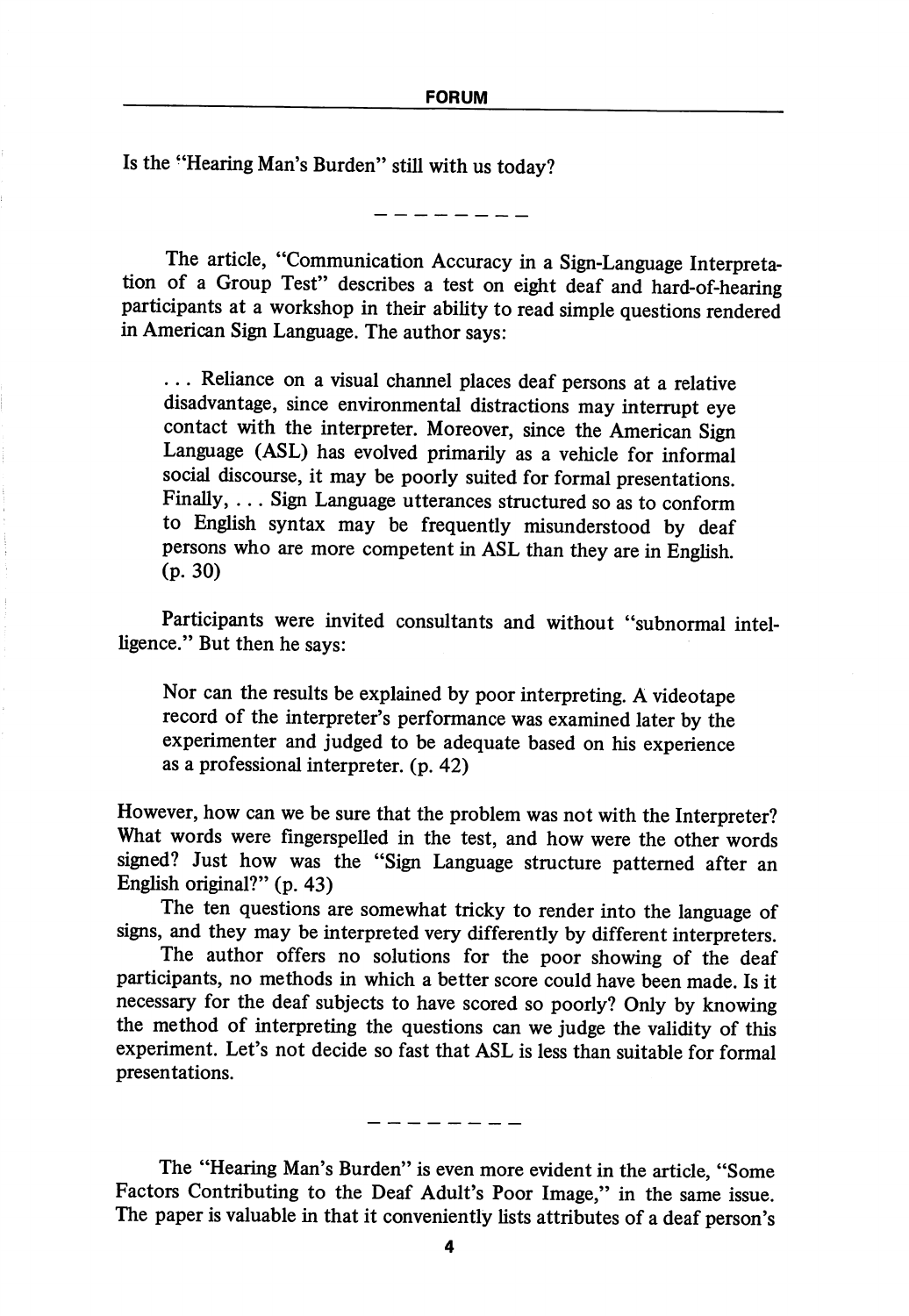personality which *might* be evident. It would serve as a useful introduction to a neophyte rehabilitation counselor.

But what bothers me, as a deaf person, is the negative attitude of the author. Twelve times he makes absolute statements-e.g., "Deaf people have developed these undesirable habits..." The statements which are qualified usually use such words as "many," "frequently," "often," "likely" and "even more so." We are given such statements as:

Because the deaf have never been taught so, they do not know that certain things are just not done. For instance, they do not think anything of asking people extremely personal questions.... They are never taught that age has its perogatives, and so they address their elders by their first names or even nicknames.... Many deaf boys have never learned about ordinary courtesies that are usually extended to the opposite sex. They often create a bad impression by their crude attitude toward women, (p. 30)

Unfortunately, the author does not discuss a reverse situation that is all too common: gratuituous advice given by hearing "experts" to deaf people. How many times have well-meaning speech therapists, teachers and other "experts" met deaf people at conventions or informal affairs and immediately conducted an unasked-for speech evaluation and correction session? "Extremely personal questions" these are. It's happened too often.

Most schools for the deaf and most rehabilitation agencies serving the deaf in this country have Boards of Directors composed entirely of hearing people. This, too, is "Hearing Man's Burden" thinking. The addition of well-qualified deaf people to such decision-making levels would vastly improve the quality of schools and agencies. But how many have taken this step? Not many.

Indeed, the author has a way of separating "the more ignorant deaf" from "the better educated deaf person." He uses the phrase, "the deaf" as a noun eleven times.  $All$  "the deaf" are persons. A small point? Perhaps, but at least in private we deaf people fed up with blanket statements about "the deaf," are beginning to use the phrase "the hearies".

The Hearing Man's Burden is not to loftily "Fill full the mouth of Famine and bid the sickness cease." Kipling spoke of "when your goal is nearest the end for others sought .. .." What about deaf people's goals, which may or may not coincide with hearies' goals?

It's a two-way problem, for respect is due to handicapped people, too. In one of the final paragraphs the author correctly points out the failures of parents, residential school counselors, teachers and rehabilitation counselors to foster a sense of responsibility in deaf children and youth. This only points out the necessity for the professional who wishes to work for deaf people, to understand the real life-situation that deafness causes. The grimaces, personal questions "undesirable attitudes," and seeming lack of